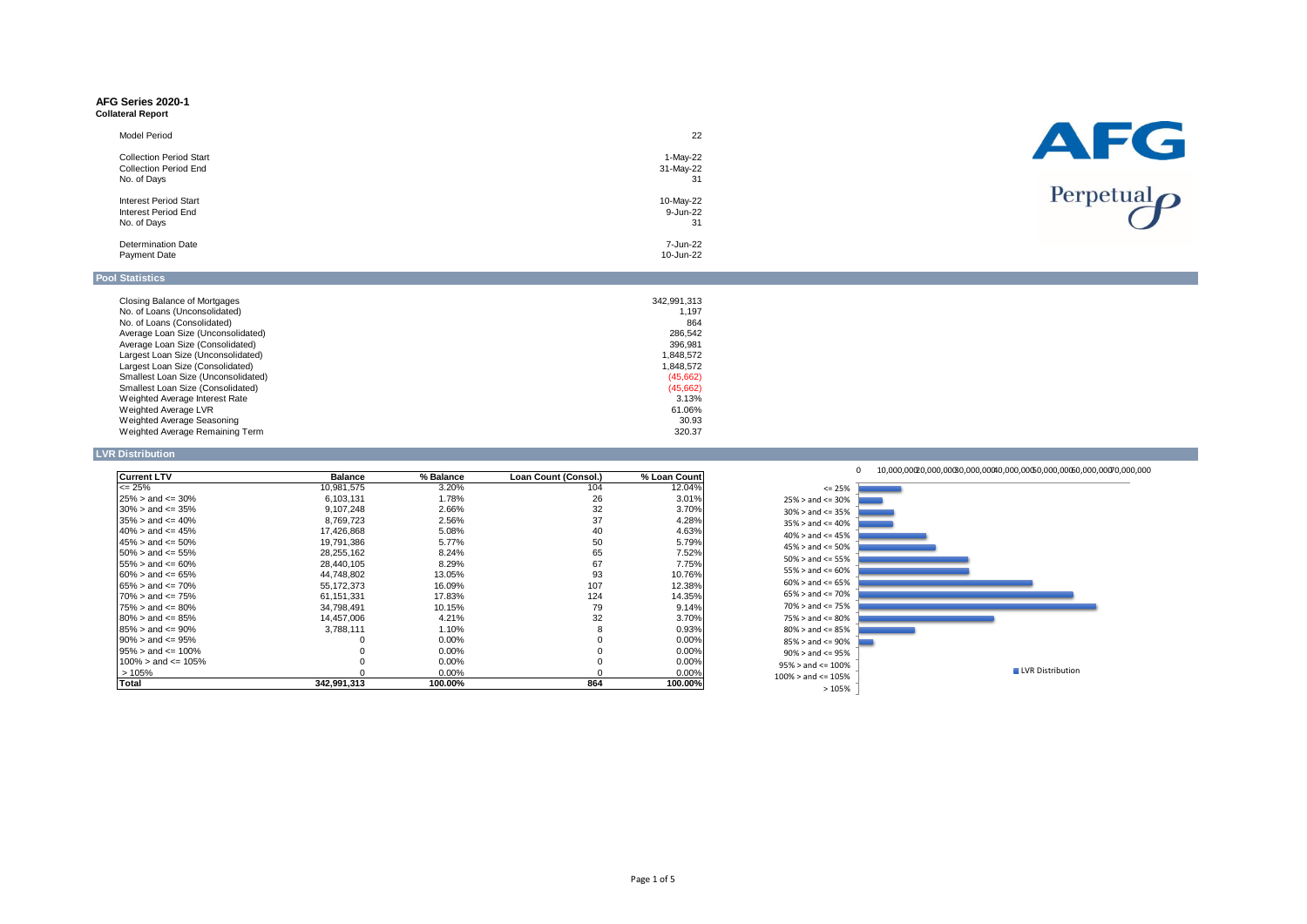#### **Balance Distribution (Unconsolidated)**

| <b>Current Balance</b>            | <b>Balance</b> | % Balance | <b>Loan Count</b> | % Loan Count |
|-----------------------------------|----------------|-----------|-------------------|--------------|
| $= $100,000$                      | 9,201,039      | 2.68%     | 265               | 22.14%       |
| $$100.000 >$ and $\leq$ \$150.000 | 12,696,903     | 3.70%     | 102               | 8.52%        |
| $$150,000 >$ and $\leq$ \$200,000 | 16,388,969     | 4.78%     | 93                | 7.77%        |
| $$200,000 >$ and <= \$250,000     | 22,475,579     | 6.55%     | 100               | 8.35%        |
| $$250.000 >$ and $\leq$ \$300.000 | 33.854.133     | 9.87%     | 122               | 10.19%       |
| $$300.000 >$ and $\leq$ \$350.000 | 33,509,519     | 9.77%     | 103               | 8.60%        |
| $$350,000 >$ and $\leq 400,000$   | 38,188,402     | 11.13%    | 102               | 8.52%        |
| $$400.000 >$ and $\leq$ \$450.000 | 35.239.642     | 10.27%    | 83                | 6.93%        |
| $$450,000 >$ and $\leq $500,000$  | 28,423,680     | 8.29%     | 60                | 5.01%        |
| $$500.000 >$ and $\leq$ \$550.000 | 28.252.146     | 8.24%     | 54                | 4.51%        |
| $$550,000 >$ and $\leq$ \$600,000 | 13,091,930     | 3.82%     | 23                | 1.92%        |
| $$600,000 >$ and <= \$650,000     | 16,720,193     | 4.87%     | 27                | 2.26%        |
| $$650.000 >$ and $\leq$ \$700.000 | 12.102.988     | 3.53%     | 18                | 1.50%        |
| $$700,000 >$ and <= \$750,000     | 9.367.817      | 2.73%     | 13                | 1.09%        |
| $$750.000 >$ and $\leq$ \$800.000 | 3,091,833      | $0.90\%$  | 4                 | 0.33%        |
| $$800,000 >$ and <= \$850,000     | 2.504.675      | 0.73%     | 3                 | 0.25%        |
| $$850,000 >$ and <= \$900,000     | 2,637,454      | $0.77\%$  |                   | 0.25%        |
| $$900,000 >$ and <= \$950,000     | 4,650,349      | 1.36%     |                   | 0.42%        |
| $$950,000 >$ and $\leq 1,000,000$ | 3.859.995      | 1.13%     |                   | 0.33%        |
| > \$1,000,000                     | 16,734,069     | 4.88%     | 13                | 1.09%        |
| <b>Total</b>                      | 342.991.313    | 100.00%   | 1.197             | 100.00%      |



#### **Balance Distribution (Consolidated)**

| <b>Current Balance</b>            | <b>Balance</b> | % Balance | Loan Count (Consol.) | % Loan Count |
|-----------------------------------|----------------|-----------|----------------------|--------------|
| $\leq$ \$100.000                  | 2,303,493      | 0.67%     | 65                   | 7.52%        |
| $$100,000 >$ and <= \$150,000     | 4,886,532      | 1.42%     | 39                   | 4.51%        |
| $$150,000 >$ and <= \$200,000     | 9.971.076      | 2.91%     | 56                   | 6.48%        |
| $$200,000 >$ and <= \$250,000     | 16,985,063     | 4.95%     | 75                   | 8.68%        |
| $$250.000 >$ and $\leq$ \$300.000 | 27.386.871     | 7.98%     | 99                   | 11.46%       |
| $$300,000 >$ and <= \$350,000     | 28,359,233     | 8.27%     | 87                   | 10.07%       |
| $$350,000 >$ and $\leq$ \$400,000 | 34,466,742     | 10.05%    | 92                   | 10.65%       |
| $$400,000 >$ and $\leq $450,000$  | 29,768,278     | 8.68%     | 70                   | 8.10%        |
| $$450.000 >$ and $\leq$ \$500.000 | 27.127.873     | 7.91%     | 57                   | 6.60%        |
| $$500,000 >$ and $\leq$ \$550,000 | 28,232,565     | 8.23%     | 54                   | 6.25%        |
| $$550,000 >$ and <= \$600,000     | 16,035,410     | 4.68%     | 28                   | 3.24%        |
| $$600.000 >$ and $\leq$ \$650,000 | 18.650.201     | 5.44%     | 30                   | 3.47%        |
| $$650,000 >$ and $\leq$ \$700,000 | 14,125,450     | 4.12%     | 21                   | 2.43%        |
| $$700.000 >$ and $\leq$ \$750.000 | 21,693,932     | 6.32%     | 30                   | 3.47%        |
| $$750.000 >$ and $\leq$ \$800.000 | 6.119.980      | 1.78%     | 8                    | 0.93%        |
| $$800,000 >$ and $\leq$ \$850,000 | 4,879,879      | 1.42%     | 6                    | 0.69%        |
| $$850.000 >$ and $\leq$ \$900.000 | 9.593.905      | 2.80%     | 11                   | 1.27%        |
| $$900.000 >$ and $\leq 250.000$   | 5,549,035      | 1.62%     | 6                    | 0.69%        |
| $$950,000 >$ and $\leq 1,000,000$ | 6,780,799      | 1.98%     |                      | 0.81%        |
| > \$1,000,000                     | 30,074,997     | 8.77%     | 23                   | 2.66%        |
| Total                             | 342,991,313    | 100.00%   | 864                  | 100.00%      |



### **Loan Seasoning Distribution**

| <b>Seasoning (Months)</b>             | <b>Balance</b> | % Balance | <b>Loan Count</b> | % Loan Count |
|---------------------------------------|----------------|-----------|-------------------|--------------|
| $\epsilon$ = 12 Months                | 110.309        | 0.03%     |                   | 0.08%        |
| 12 Months $>$ and $\leq$ 18 Months    |                | 0.00%     |                   | 0.00%        |
| 18 Months $>$ and $\leq$ 24 Months    | 582.127        | 0.17%     |                   | 0.42%        |
| 24 Months $>$ and $\leq$ 30 Months    | 172.960.525    | 50.43%    | 614               | 51.29%       |
| 30 Months $>$ and $\leq$ 36 Months    | 125.872.801    | 36.70%    | 415               | 34.67%       |
| 36 Months $>$ and $\leq$ 42 Months    | 28.664.171     | 8.36%     | 99                | 8.27%        |
| 42 Months $>$ and $\leq$ 48 Months    | 7.714.956      | 2.25%     | 26                | 2.17%        |
| 48 Months $>$ and $\leq$ 54 Months    | 5.132.196      | 1.50%     | 18                | 1.50%        |
| $154$ Months $>$ and $\leq 60$ Months |                | $0.00\%$  |                   | 0.00%        |
| $60$ Months $>$ and $\leq$ 66 Months  | 404.946        | 0.12%     |                   | 0.17%        |
| $66$ Months $>$ and $\leq$ 72 Months  | 456.373        | 0.13%     | ĸ                 | 0.50%        |
| > 72 Months                           | 1.092.908      | 0.32%     |                   | 0.92%        |
| Total                                 | 342.991.313    | 100.00%   | 1.197             | 100.00%      |

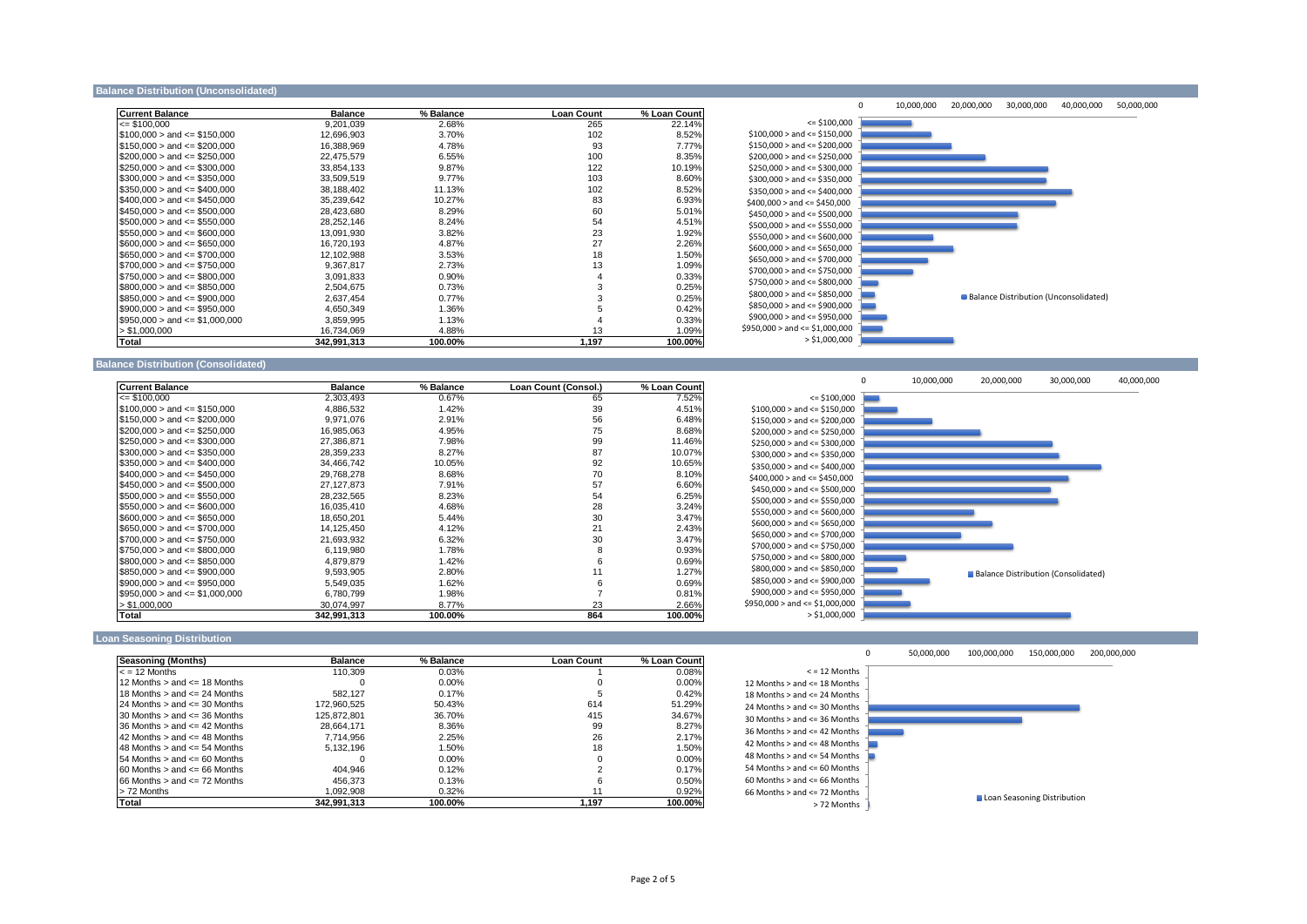# **Geographic Distribution**

| <b>Jurisdiction State</b>           | <b>Balance</b>          | % Balance        | Loan Count (Consol.)       | % Loan Count     | New South Wales                                                              |
|-------------------------------------|-------------------------|------------------|----------------------------|------------------|------------------------------------------------------------------------------|
| New South Wales                     | 106,654,485             | 31.10%           | 243                        | 28.13%           |                                                                              |
| Victoria                            | 114,687,291             | 33.44%           | 261                        | 30.21%           | ■ Victoria                                                                   |
| Queensland                          | 58,792,458              | 17.14%           | 153                        | 17.71%           | Queensland                                                                   |
| Western Australia                   | 31,518,157              | 9.19%            | 103                        | 11.92%           |                                                                              |
| South Australia                     | 25,577,774              | 7.46%            | 84                         | 9.72%            | ■ Western Australia                                                          |
| Tasmania                            | 2,105,536               | 0.61%            | 8                          | 0.93%            | South Australia                                                              |
| <b>Australian Capital Territory</b> | 3,209,047               | 0.94%            | 8                          | 0.93%            | Tasmania                                                                     |
| Northern Territory                  | 446,565<br>$\Omega$     | 0.13%            | $\overline{4}$<br>$\Omega$ | 0.46%            |                                                                              |
| No Data<br><b>Total</b>             | 342,991,313             | 0.00%<br>100.00% | 864                        | 0.00%<br>100.00% | Australian Capital Territory                                                 |
| Locality                            |                         |                  |                            |                  |                                                                              |
|                                     |                         |                  |                            |                  |                                                                              |
| <b>S&amp;P Category</b>             | <b>Balance</b>          | % Balance        | Loan Count (Consol.)       | % Loan Count     |                                                                              |
| Metro                               | 260,278,029             | 75.88%           | 626                        | 72.45%           | <b>■</b> Metro                                                               |
| Non Metro                           | 79,521,702              | 23.18%           | 229                        | 26.50%           | Non Metro                                                                    |
| Inner City                          | 3,191,581               | 0.93%            | 9                          | 1.04%            |                                                                              |
| No Data                             | $\Omega$                | 0.00%            | $\mathbf 0$                | 0.00%            | Inner City                                                                   |
| Total                               | 342,991,313             | 100.00%          | 864                        | 100.00%          |                                                                              |
| <b>Top 10 Postcodes</b>             |                         |                  |                            |                  |                                                                              |
| Postcode                            | <b>Balance</b>          | % Balance        | Loan Count (Consol.)       | % Loan Count     | $\mathbf 0$<br>1,000,000<br>2,000,000<br>3,000,000<br>4,000,000<br>5,000,000 |
| 3977                                | 4,581,065               | 1.34%            | 9                          | 0.75%            | 1                                                                            |
| 3064                                | 3,483,644               | 1.02%            | 9                          | 0.75%            |                                                                              |
| 3029                                | 3,220,524               |                  | 9                          |                  | $\overline{2}$                                                               |
| 4211                                | 3,055,258               | 0.94%<br>0.89%   | 6                          | 0.75%<br>0.50%   | $\overline{\mathbf{3}}$                                                      |
| 3101                                | 3,035,542               | 0.89%            | 4                          | 0.33%            | Δ                                                                            |
| 3182                                | 2,471,403               | 0.72%            | 3                          | 0.25%            | Top 10 Postcodes<br>-5                                                       |
| 5022                                | 2,435,853               | 0.71%            | 4                          | 0.33%            | -6                                                                           |
| 2170                                | 2,426,974               | 0.71%            | 8                          | 0.67%            |                                                                              |
| 2290                                | 2,158,307               | 0.63%            | $\overline{7}$             | 0.58%            | 8                                                                            |
| 4223                                | 2,114,714               | 0.62%            | $5^{\circ}$                | 0.42%            | 9                                                                            |
| <b>Total</b>                        | 28,983,284              | 8.45%            | 64                         | 5.35%            | 10                                                                           |
| Documentation                       |                         |                  |                            |                  |                                                                              |
|                                     |                         |                  |                            |                  |                                                                              |
| <b>Document Type</b>                | <b>Balance</b>          | % Balance        | <b>Loan Count</b>          | % Loan Count     | Full Doc                                                                     |
| Full Doc                            | 340,472,643             | 99.27%           | 1,193                      | 99.67%           |                                                                              |
| Near Prime Full Doc                 | 394,467                 | 0.12%            | $\overline{1}$             | 0.08%            | Near Prime Full Doc                                                          |
| Premium Full Doc                    | 2,124,203               | 0.62%            | 3                          | 0.25%            | Premium Full Doc                                                             |
| Low Doc                             | $\Omega$<br>$\Omega$    | 0.00%            | $\mathbf 0$<br>$\Omega$    | 0.00%            |                                                                              |
| No Doc<br>Total                     | 342,991,313             | 0.00%<br>100.00% | 1,197                      | 0.00%<br>100.00% | Low Doc                                                                      |
| Rate Type                           |                         |                  |                            |                  |                                                                              |
|                                     |                         |                  |                            |                  |                                                                              |
| <b>Rate Type</b>                    | <b>Balance</b>          | % Balance        | <b>Loan Count</b>          | % Loan Count     |                                                                              |
| Variable Rate                       | 342,991,313             | 100.00%          | 1,197                      | 100.00%          | Variable Rate                                                                |
| <b>Fixed Rate</b>                   | $\Omega$                | 0.00%            | $\mathbf{0}$               | 0.00%            | Fixed Rate                                                                   |
| <b>Total</b>                        | 342,991,313             | 100.00%          | 1,197                      | 100.00%          |                                                                              |
| <b>Repayment Type</b>               |                         |                  |                            |                  |                                                                              |
|                                     |                         |                  | <b>Loan Count</b>          | % Loan Count     |                                                                              |
|                                     |                         |                  |                            |                  | Principal & Interest                                                         |
| <b>Repayment Type</b>               | <b>Balance</b>          | % Balance        |                            |                  |                                                                              |
| Principal & Interest                | 285,884,363             | 83.35%           | 993                        | 82.96%           |                                                                              |
| Interest Only                       | 57,106,950              | 16.65%           | 204                        | 17.04%           | Interest Only                                                                |
| Non-Billing<br><b>Total</b>         | $\Omega$<br>342,991,313 | 0.00%<br>100.00% | $\Omega$<br>1,197          | 0.00%<br>100.00% | Non-Billing                                                                  |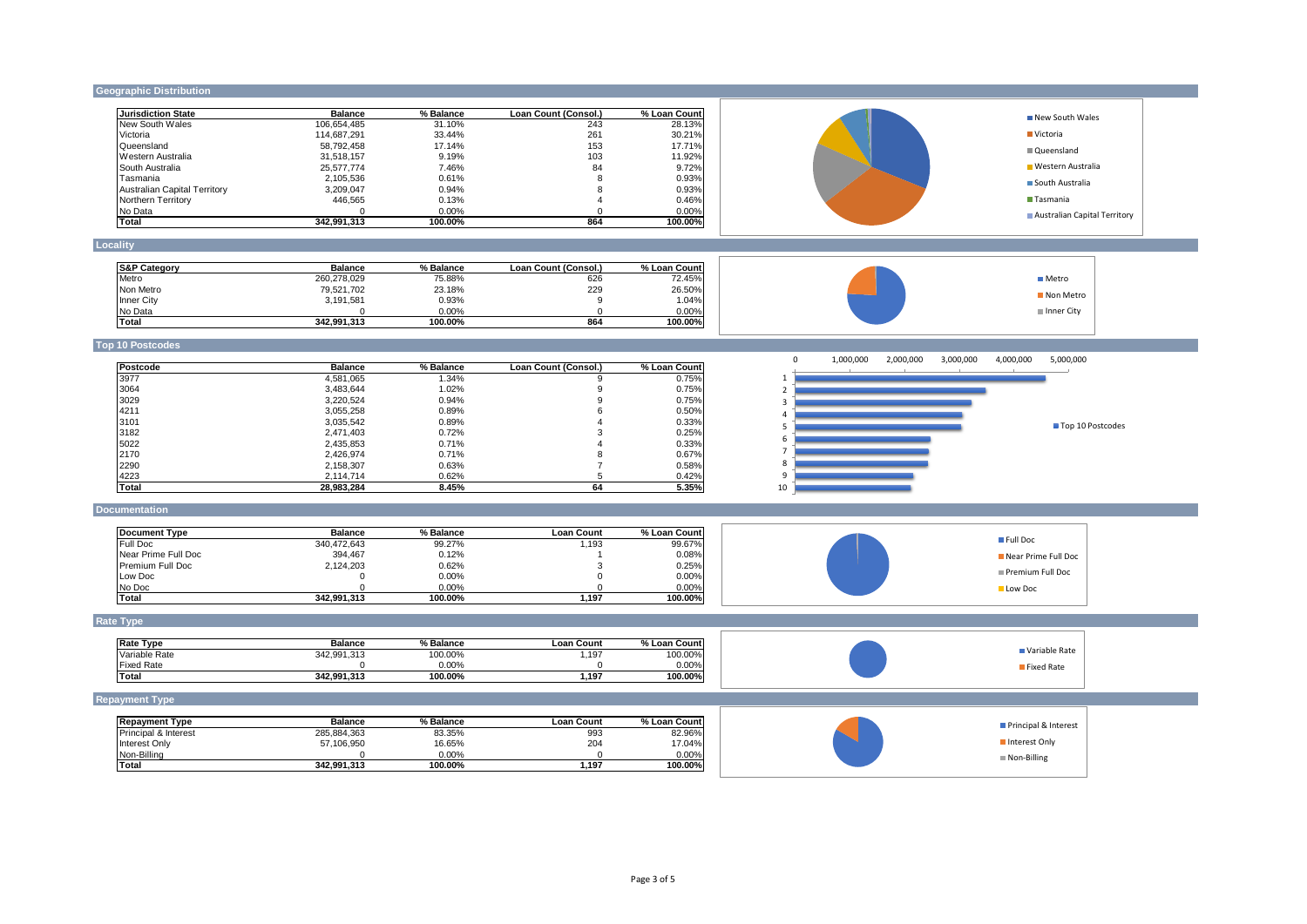#### **Loan Type**

| <b>Product Category</b> | <b>Balance</b> | % Balance | Loan Count | % Loan Count |
|-------------------------|----------------|-----------|------------|--------------|
| Line of Credit          |                | $0.00\%$  |            | $0.00\%$     |
| Ferm Loan               | 342.991.313    | 100.00%   | 197        | 100.00%      |
| Total                   | 342.991.313    | 100.00%   | 1.197      | 100.00%      |

### **Property Type**

| <b>Property Type</b>     | <b>Balance</b> | % Balance | Loan Count (Consol.) | % Loan Count |
|--------------------------|----------------|-----------|----------------------|--------------|
| <b>Residential House</b> | 272.095.756    | 79.33%    | 667                  | 77.20%       |
| <b>Residential Unit</b>  | 67.289.856     | 19.62%    | 190                  | 21.99%       |
| Residential - Inner City |                | 0.00%     |                      | 0.00%        |
| Rural                    | 3.605.701      | 1.05%     |                      | 0.81%        |
| Semi-Rural               |                | $0.00\%$  |                      | 0.00%        |
| Vacant Land              |                | 0.00%     |                      | 0.00%        |
| No Data                  |                | 0.00%     |                      | 0.00%        |
| Total                    | 342.991.313    | 100.00%   | 864                  | 100.00%      |





■ Line of Credit Term Loan

### **Arrears Distribution**

| <b>Arrears Band</b> | <b>Balance</b> | % Balance | <b>Loan Count</b> | % Loan Count |
|---------------------|----------------|-----------|-------------------|--------------|
| Current             | 340.678.347    | 99.33%    | 1.191             | 99.50%       |
| $1-30$ days         | 1.814.923      | 0.53%     |                   | 0.33%        |
| 31-60 days          | 219,216        | 0.06%     |                   | 0.08%        |
| 61-90 days          | 278.826        | 0.08%     |                   | 0.08%        |
| 91-120 days         |                | $0.00\%$  |                   | 0.00%        |
| 121-150 days        |                | 0.00%     |                   | 0.00%        |
| 151-180 days        |                | 0.00%     |                   | 0.00%        |
| 181 days or more    |                | 0.00%     |                   | 0.00%        |
| <b>Total</b>        | 342.991.313    | 100.00%   | 1.197             | 100.00%      |



#### **Hardships**

| <b>Hardships</b>           | <b>Balance</b> | % Balance | Loan Count (Consol.) | % Loan Count |
|----------------------------|----------------|-----------|----------------------|--------------|
| <b>COVID Hardships</b>     |                | 0.00%     |                      | 0.00%        |
| <b>COVID Arrangements</b>  |                | 0.00%     |                      | 0.00%        |
| COVID Arrangements - Other |                | $0.00\%$  |                      | 0.00%        |
| Hardship                   |                | $0.00\%$  |                      | 0.00%        |
| Non-Hardship               | 342.991.313    | 100.00%   | 864                  | 100.00%      |
| Total                      | 342.991.313    | 100.00%   | 864                  | 100.00%      |



COVID Hardship – A deferral of loan repayments for a period from 3 to 6 months as a result of financial stresses due to Covid-19

COVID Arrangement - A temporary change to the loan repayment type from 'Principal & Interest' to 'Interest Only' as a result of financial stresses due to Cov